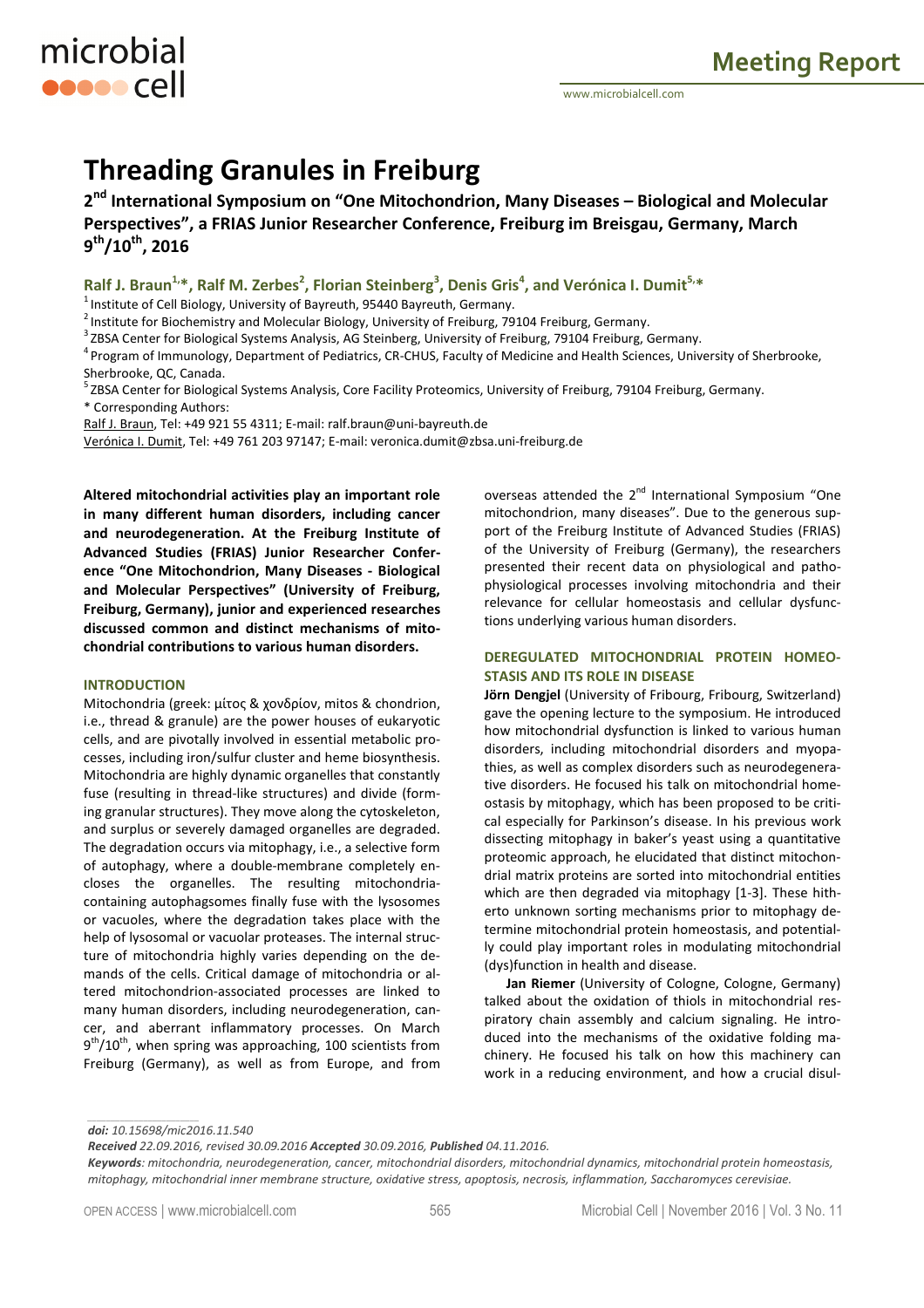fide bond regulates  $Ca^{2+}$  signaling [4, 5].

The majority of mitochondrial proteins is synthesized as precursor proteins in the cytosol and then imported into mitochondria. In most cases, the precursor proteins comprise N-terminal presequences, which are cleaved after import by mitochondrial presequence proteases. **Nora Vögtle** (University of Freiburg, Freiburg, Germany) described the physiological role of these mitochondrial presequence proteases and their impact on mitochondrion-modulated disorders [6, 7]. The activities of these proteases are tightly regulated by feedback loops and pathological proteins, such as the Alzheimer's disease-associated peptide β-amyloid, which impairs turnover of presequence peptides with detrimental consequences [8].

**Ralf Braun** (University of Bayreuth, Bayreuth, Germany) demonstrated that accumulation of mutant Alzheimer's disease-associated ubiquitin impairs the ubiquitinproteasome system (UPS), leads to the aberrant enrichment of enzymes in mitochondria, which elicit mitochondrial dysfunction and cell death [9, 10]. Intriguingly, promoting the mitochondrion-associated branch of the UPS reduced the cellular levels of these enzymes and protected mitochondria and cells from the detrimental effects of mutant ubiquitin. These data indicate a pivotal role of UPS (dys)function in controlling metabolic activities in mitochondria with a potential relevance for human diseases.

**Julia Ring** (University of Graz, Graz, Austria) described a yeast model expressing the Alzheimer's disease-associated hydrophobic peptide β-amyloid. She demonstrated that βamyloid localizes to mitochondria executing oxidative stress and cell death. She identified factors that modulate the aberrant accumulation of these detrimental peptides at the mitochondrial outer membrane.

## **FUNCTIONAL ARCHITECTURE AND DYNAMICS OF MITOCHONDRIA**

The inner-mitochondrial structure is highly dynamic and adapts to the needs of the cell. The components and mechanisms shaping inner mitochondrial membranes are currently elucidated. **Martin van der Laan** (Saarland University, Homburg, Germany) identified the mitochondrial contact sites and cristae-organizing system (MICOS), which controls mitochondrial inner membrane morphology, and enables multifunctional organization of mitochondria [11]. He focused his talk on the role of Mic10, which is the main component of the MICOS backbone in baker's yeast [12, 13]. He presented a hypothetical model how Mic10 shapes the mitochondrial cristae. **Ralf Zerbes** (University of Freiburg, Freiburg, Germany) delineated the role of another MICOS component. He described that Mic60 and its interacting partner Mib26 link respiratory chain assembly with cristae formation. He proposed that MICOS is needed to provide the right localization of distinct respiratory chain components and assembly intermediates, i.e., the mitochondrial ultrastructure determines mitochondrial function.

Mature mRNA contain unconventional open reading frames (AltORFs) located in the untranslated regions or overlapping the reference ORFs (RefORFs) in non-canonical +2 and +3 reading frames [14]. **Xavier Roucou** (University of Sherbrooke, Sherbrooke, QC, Canada) identified Alt-MID51 encoded by an AltORF in the mRNA encoding the RefORF of the mitochondrial dynamics protein of 51 kDa (MID51). AltMID51 homodimerized in mitochondrial foci. The ORFs encoding AltMID51 and MID51 are evolutionary tightly associated, and overexpression of both proteins triggered mitochondrial fragmentation. These and other data propose that AltMID51 and MID51 are both involved in mitochondrial fragmentation.

**Denis Gris** (University of Sherbrooke, Sherbrooke, QC, Canada) analyzes the role of proteins involved in the innate immune response on the survival of neurons. He is working on NLRX1, the only mitochondrial member of the nucleotide-binding domain leucine-rich repeat-containing protein (NLR) family. He proposed that NLRX1 could be a molecular switch controlling both neuronal survival and inflammatory signaling [15]. NLRX1 activities have important effects on the structure of both the mitochondrial network, and the inner-mitochondrial organization. NLRX1 promotes mitochondrial fission, leading to increased number of mitochondria with reduced numbers of cristae [15].

## **MITOCHONDRIAL RESPIRATION AND HUMAN DISORDERS**

**Verónica Dumit** (University of Freiburg, Freiburg, Germany) presented her data with emodin, an anthraquinone component of aloe, which selectively affects the proliferation of cancer cells compared to healthy counterparts. Emodin treatment leads to the downregulation of mitochondrial complex I subunits in cancer cells, and triggers mitochondrial fragmentation and ballooning. Emodin shifts isolated yeast mitochondria towards uncoupled respiration, affects the mitochondrial membrane potential, which then leads to impaired import of proteins into the mitochondrial matrix. Yeast cells adapted to fermentation are more vulnerable to emodin treatment than yeast cells with high respiratory capacity. This effect might be comparable to cancer cells, which prefer fermentation in contrast to control cells, which demonstrate higher levels of respiratory activities. In summary, emodin detrimentally affects cells with an inefficient mitochondrial respiratory chain, such as cancer cells.

**Ulrich Brandt** (Radboud University Medical Center, Nijmegen, The Netherlands) presented his work on the structure, function and regulation of the mitochondrial respiratory chain complex I, whose dysfunction is connected to various mitochondrial and mitochondrion-modulated disorders [16]. Most notably, he succeeded to resolve the X-ray structure of mitochondrial complex I [17], which will help develop targets for pharmacological treatments to ameliorate disease-associated complex I deficiency and oxidative stress production.

#### **ROLE OF MITOPHAGY IN HUMAN DISORDERS**

**Florian Steinberg** (University of Freiburg, Freiburg, Germany) talked about endocytic Rab GTPases on mitochondrial degradation via mitophagy. Rab GTPases are involved in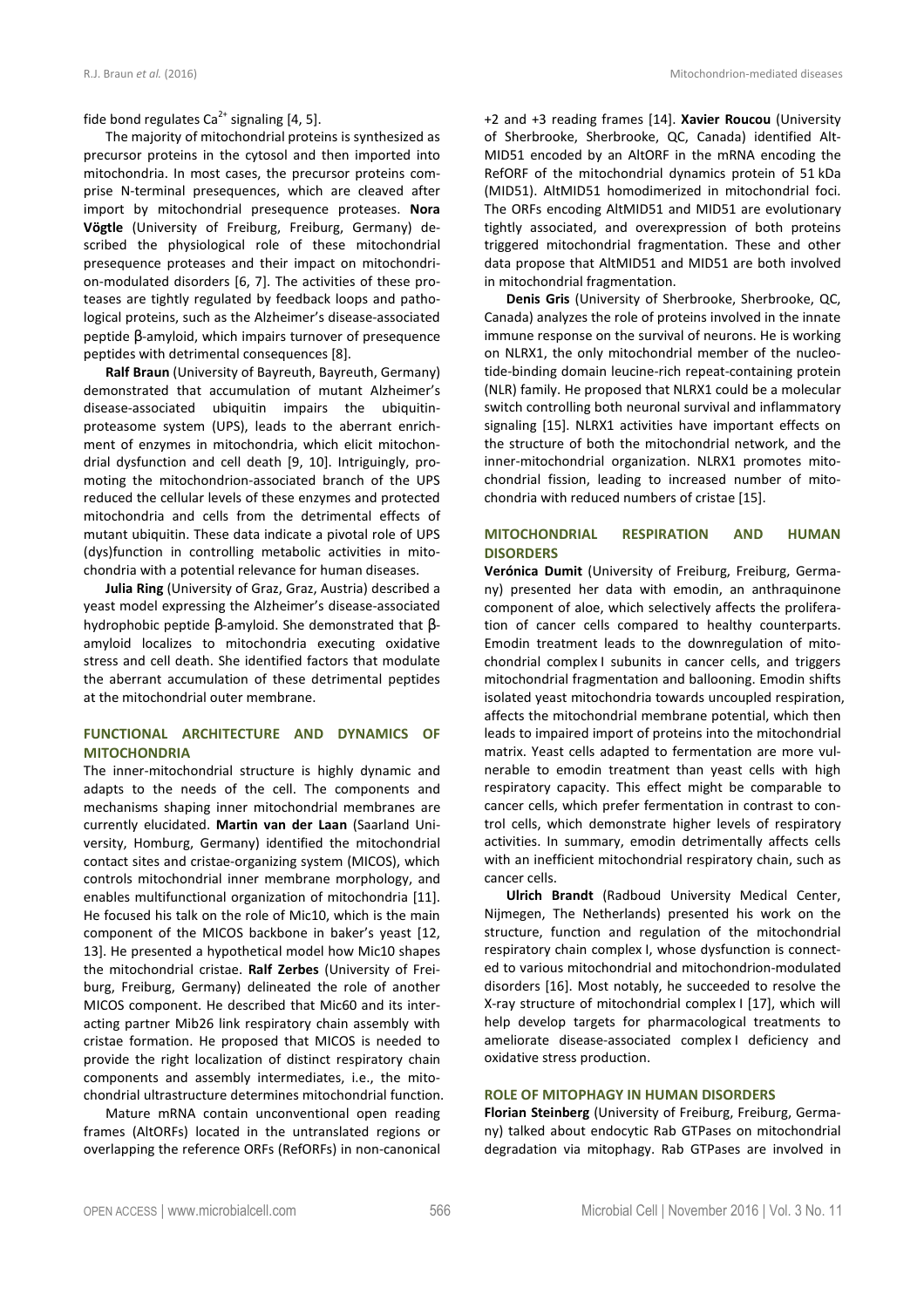the regulation of membrane trafficking, including vesicle movement, and membrane fusion. Here, Florian Steinberg presented data that specific Rab GTPases interact with the mitochondrial fission machinery thereby pivotally modulating mitophagy.

**Konstanze Winklhofer** (Ruhr University Bochum, Bochum, Germany) talked about ubiquitin signaling and mitochondrial integrity and their implications for Parkinson's disease. She introduced into the pivotal role of mitochondrial damage for Parkinson's disease. Mutations in genes encoding components of the mitophagy machinery, including the E3 ubiquitin ligase Parkin and the protein kinase Pink1, are causative for familiar forms of the human disorder. She challenged the paradigm that the protective role of Pink and Parkin in Parkinson's disease depends on its role in mitophagy [18, 19]. Instead, she demonstrated that Parkin requires the NFKB pathway to mediate stress protection, as well as the mitochondrial fusion factor OPA1. Thus, the functions unrelated to mitophagy of Pink1 and Parkin should be further considered in dissecting mechanisms of Parkinson's disease.

Iron-sulfur cluster biogenesis strictly depends on mitochondrial activity. Many "iron-sulfur diseases" including Friedreich's ataxia exist, which are caused by mutations in components of the iron-sulfur cluster assembly machinery. **Janina Bergmann** (University of Marburg, Marburg, Germany) presented her work challenging the question of whether mitochondria from iron-sulfur disease patients are removed via Pink1/Parkin-dependent mitophagy. She showed that mitochondria are severely impaired upon deficiency in iron-sulfur cluster biogenesis showing a respiratory insufficiency. Surprisingly, the diseased organelles can maintain a membrane potential via the reverse action of the  $F_1/F_0$  ATP synthase using ATP synthesized by increased glycolysis. Consequently, no Pink1/Parkindependent mitophagy could be observed confirming that the latter process is strictly dependent on a mitochondrial membrane potential.

## **MODELING THE INHERITANCE AND EVOLUTION OF MITOCHONDRIAL DNA**

Mutations in mitochondrial DNA (mtDNA) are causative for severe mitochondrial disorders. **Iain Johnston** (University of Birmingham, Birmingham, UK) described work combining mathematical theory and experiments to characterize the evolution of mtDNA within cells, and the inheritance and onset of mitochondrial diseases. He introduced the concept of heteroplasmy, i.e., the fact that one cell may comprise more than one mtDNA haplotype. He demonstrated that the proliferation of one haplotype over another has to be considered in gene therapies to address diseases, and that this phenomenon increases with the genetic distance between the haplotypes [20, 21]. Damaged mtDNA can be eliminated during mammalian development through a highly debated mechanism called the mtDNA bottleneck; Johnston produced a new, physically motivated, generalizable theoretical model for mtDNA populations

during development, allowing the first statistical comparison of proposed bottleneck mechanisms [22].

## **ROLE OF MITOCHONDRIA IN WILSON DISEASE AND ALZHEIMER'S DISEASE**

**Hans Zischka** (Helmholtz Center Munich, Munich, Germany) demonstrated his work on rat models for Wilson disease, a fatal liver disease. Due to a genetic defect in Wilson disease, copper ions accumulate in liver cells, leading to severe mitochondrial damage. Copper causes mitochondrial structural alterations, and physically impairs the mitochondrial membrane leading to mitochondrial membrane permeabilization and cell death. He demonstrated that treatment of rats with copper chelators reduced the detrimental copper load in mitochondria, rescues mitochondrial function and cell survival, preventing acute liver failure [23].

**Alice Rossi** (University of Padua, Padua, Italy) presented her data describing the effects of Alzheimer's diseasecausing mutations in the protease presenilin 2 affects mitochondrial functionality. She showed that presenilin 2 mutations impaired mitochondrial functionality, resulting in the depletion of cellular ATP levels. She is now elucidating how mutated presenilin 2 linked to familial Alzheimer's disease induces mitochondrial impairments.

## **CONCLUDING REMARKS**

The 2<sup>nd</sup> International Symposium "One mitochondrion, many diseases. Biological and Molecular Perspectives." in Freiburg (Germany) was the continuation of a previous symposium, which took place in Sherbrooke, Québec, Canada in March 2015. In the first symposium, the role of mitochondria was described in human patients, as well as in mammalian cell culture, yeast, and transgenic mouse models for different diseases, including mitochondrial disorders, inflammatory and neurodegenerative diseases, as well as cancer [24]. In the current symposium, the focus was more on basic mitochondrial research, including mitochondrial architecture, structure and integrity, or mitochondrial respiratory chain complexes. We plan our next symposium to take place in Montréal (Québec, Canada) in May 2017. We aim to bring mitochondrial researchers doing basic and clinical research together to discuss diverse human disorders in different model systems.

#### **ACKNOWLEDGEMENT**

We thank for the generous support from the FRIAS, which provided the location and most of the financial and other resources needed for this conference. We thank the other donors and sponsors (see www.mitodisease.org). This publication was funded by the German Research Foundation (DFG) and the University of Bayreuth in the funding programme Open Access Publishing.

## **CONFLICT OF INTEREST**

The authors declare no conflict of interest.